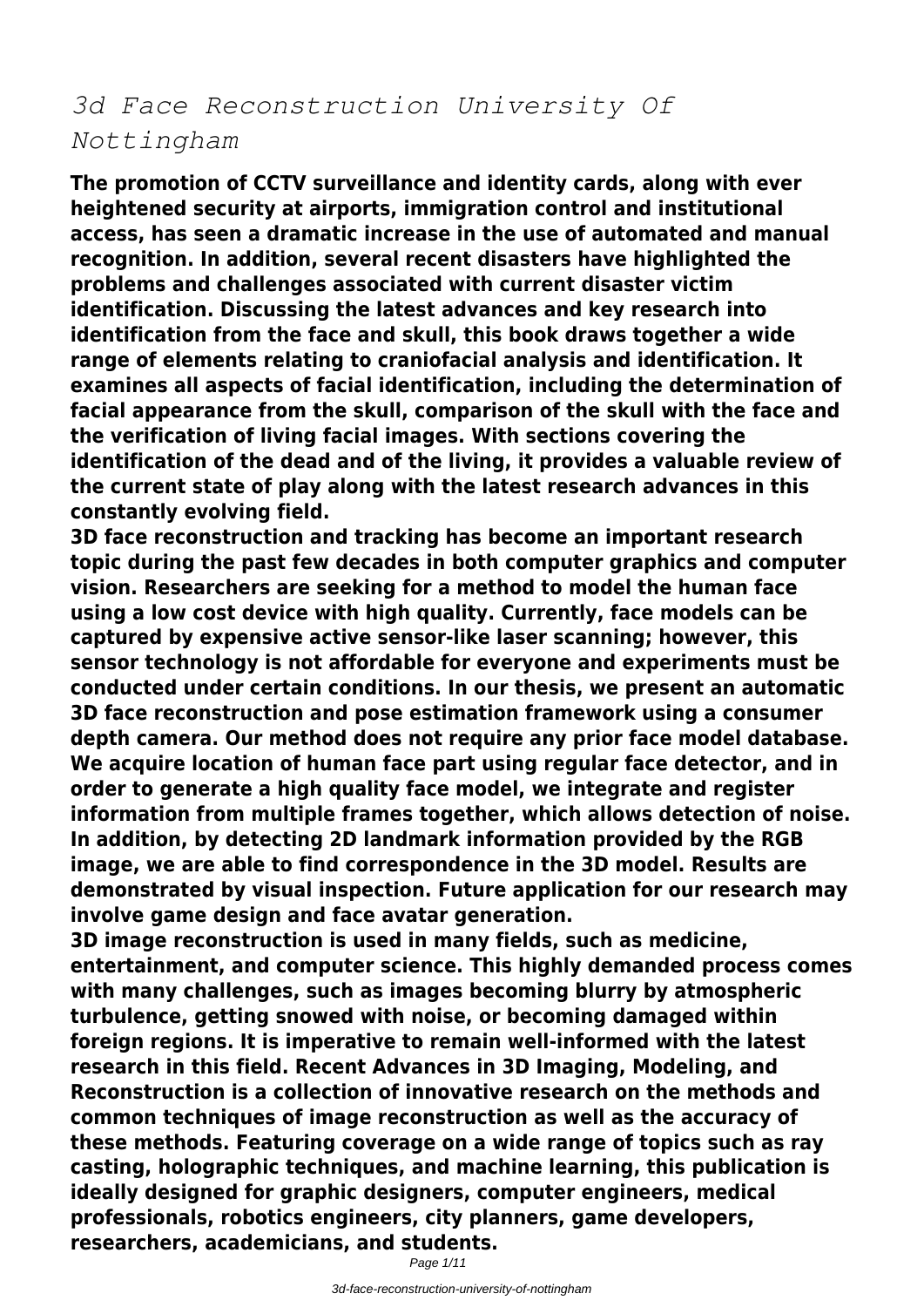**24th European Conference on Artificial Intelligence, 29 August–8 September 2020, Santiago de Compostela, Spain – Including 10th Conference on Prestigious Applications of Artificial Intelligence (PAIS 2020)**

**Fast Model-based 3D Human Face Reconstruction from Silhouettes of Multiple Views**

**Improved 3D Facial Reconstruction of Human Face Using Shape from Shading**

**7th Asian Conference on Computer Vision, Hyderabad, India, January 13-16, 2006, Proceedings**

## **Handbook of Pattern Recognition and Computer Vision Computational Science – ICCS 2021**

*This book presents the thoroughly revised versions of lectures given by leading researchers during the Workshop on Advanced 3D Imaging for Safety and Security in conjunction with the International Conference on Computer Vision and Pattern Recognition CVPR 2005, held in San Diego, CA, USA in June 2005. It covers the current state of the art in 3D imaging for safety and security.*

*The eight-volume set comprising LNCS volumes 9905-9912 constitutes the refereed proceedings of the 14th European Conference on Computer Vision, ECCV 2016, held in Amsterdam, The Netherlands, in October 2016. The 415 revised papers presented were carefully reviewed and selected from 1480 submissions. The papers cover all aspects of computer vision and pattern recognition such as 3D computer vision; computational photography, sensing and display; face and gesture; low-level vision and image processing; motion and tracking; optimization methods; physicsbased vision, photometry and shape-from-X; recognition: detection, categorization, indexing, matching; segmentation, grouping and shape representation; statistical methods and learning; video: events, activities and surveillance; applications. They are organized in topical sections on detection, recognition and retrieval; scene understanding; optimization; image and video processing; learning; action, activity and tracking; 3D; and 9 poster sessions.*

*The two volume set LNCS 4841 and LNCS 4842 constitutes the refereed proceedings of the Third International Symposium on Visual Computing, ISVC 2007, held in Lake Tahoe, NV, USA, in November 2007. The 77 revised full papers and 42 poster papers presented together with 32 full and five poster papers of six special tracks were carefully reviewed and selected. The papers cover the four main areas of visual computing: vision, graphics, visualization, and virtual reality. Computer Vision – ECCV 2016*

*21st International Conference, Krakow, Poland, June 16–18, 2021, Proceedings, Part V*

*Craniofacial Identification*

*Monocular Visual Scene Analysis*

*4th International Visual Informatics Conference, IVIC 2015, Bangi, Malaysia,*

*November 17-19, 2015, Proceedings*

*16th European Conference, Glasgow, UK, August 23–28, 2020, Proceedings, Part VIII*

*3D face reconstruction and facial expression analytics using 3D facial data are new and hot research topics in computer graphics and computer vision. In this*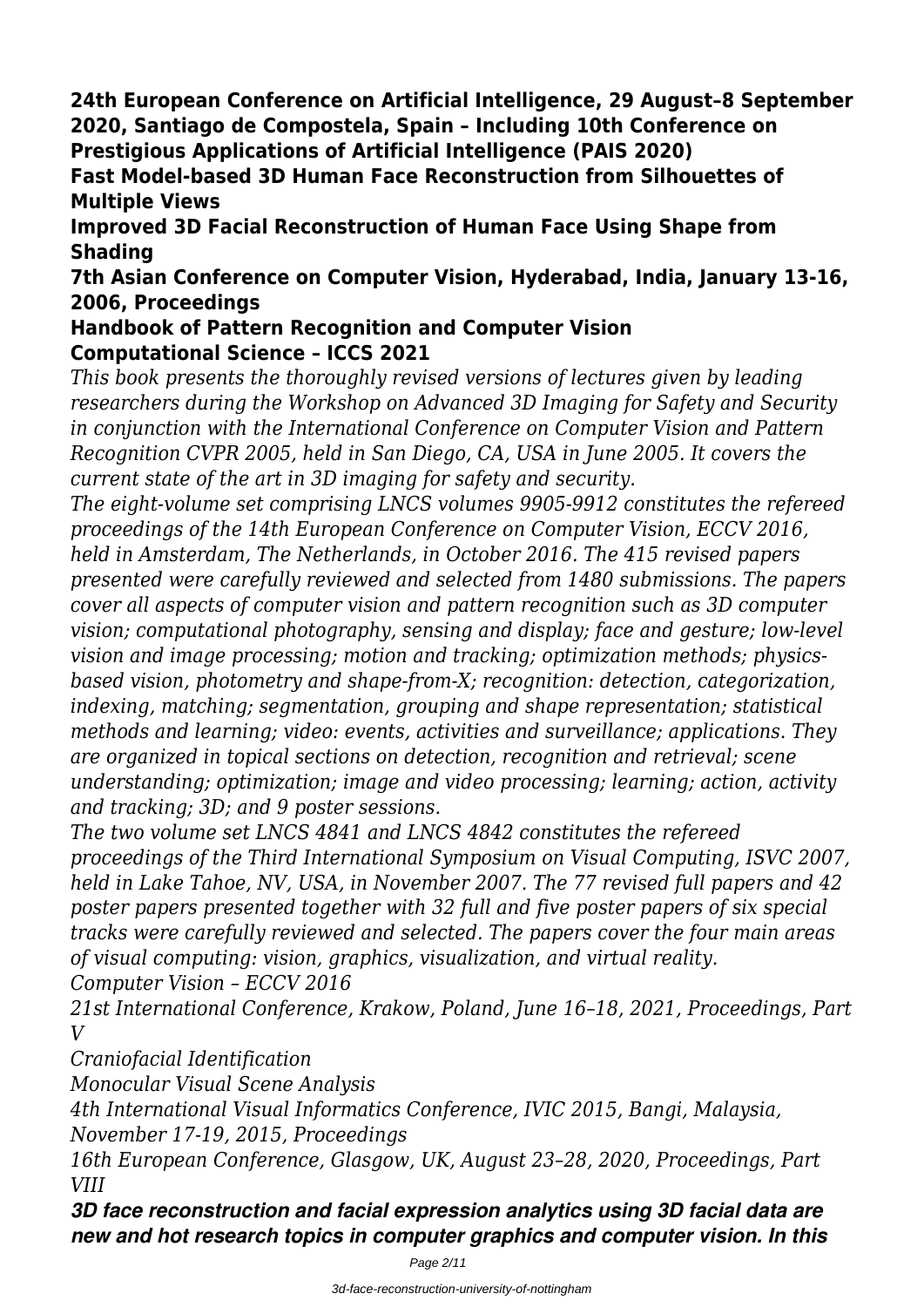*proposal, we first review the background knowledge for emotion analytics using 3D morphable face model, including geometry feature-based methods, statistic model-based methods and more advanced deep learning-bade methods. Then, we introduce a novel 3D face modeling and reconstruction solution that robustly and accurately acquires 3D face models from a couple of images captured by a single smartphone camera. Two selfie photos of a subject taken from the front and side are used to guide our Non-Negative Matrix Factorization (NMF) induced part-based face model to iteratively reconstruct an initial 3D face of the subject. Then, an iterative detail updating method is applied to the initial generated 3D face to reconstruct facial details through optimizing lighting parameters and local depths. Our iterative 3D face reconstruction method permits fully automatic registration of a part-based face representation to the acquired face data and the detailed 2D/3D features to build a high-quality 3D face model. The NMF partbased face representation learned from a 3D face database facilitates effective global and adaptive local detail data fitting alternatively. Our system is flexible and it allows users to conduct the capture in any uncontrolled environment. We demonstrate the capability of our method by allowing users to capture and reconstruct their 3D faces by themselves. Based on the 3D face model reconstruction, we can analyze the facial expression and the related emotion in 3D space. We present a novel approach to analyze the facial expressions from images and a quantitative information visualization scheme for exploring this type of visual data.*

*The two-volume set LNCS 13141 and LNCS 13142 constitutes the proceedings of the 28th International Conference on MultiMedia Modeling, MMM 2022, which took place in Phu Quoc, Vietnam, during June 6–10, 2022. The 107 papers presented in these proceedings were carefully reviewed and selected from a total of 212 submissions. They focus on topics related to multimedia content analysis; multimedia signal processing and communications; and multimedia applications and services.*

*This book constitutes the refereed proceedings of the 38th Computer Graphics International Conference, CGI 2021, held virtually in September 2021. The 44 full papers presented together with 9 short papers were carefully reviewed and selected from 131 submissions. The papers are organized in the following topics: computer animation; computer vision; geometric computing; human poses and gestures; image processing; medical imaging; physics-based simulation; rendering and textures; robotics and vision; visual analytics; VR/AR; and engage. Computer Vision – ACCV 2020*

*ECAI 2020*

*3D Human Face Reconstruction and 2D Appearance Synthesis 3d Facial Reconstruction of a 5,500 Year Old Skull from Ballynahatty 15th Asian Conference on Computer Vision, Kyoto, Japan, November 30 – December 4, 2020, Revised Selected Papers, Part V Recent Advances in 3D Imaging, Modeling, and Reconstruction This book constitutes the refereed proceedings of the Fourth International Conference on Advances in Visual Informatics,*

*IVIC 2015, held in Bangi, Malaysia, in November 2015. The*

Page 3/11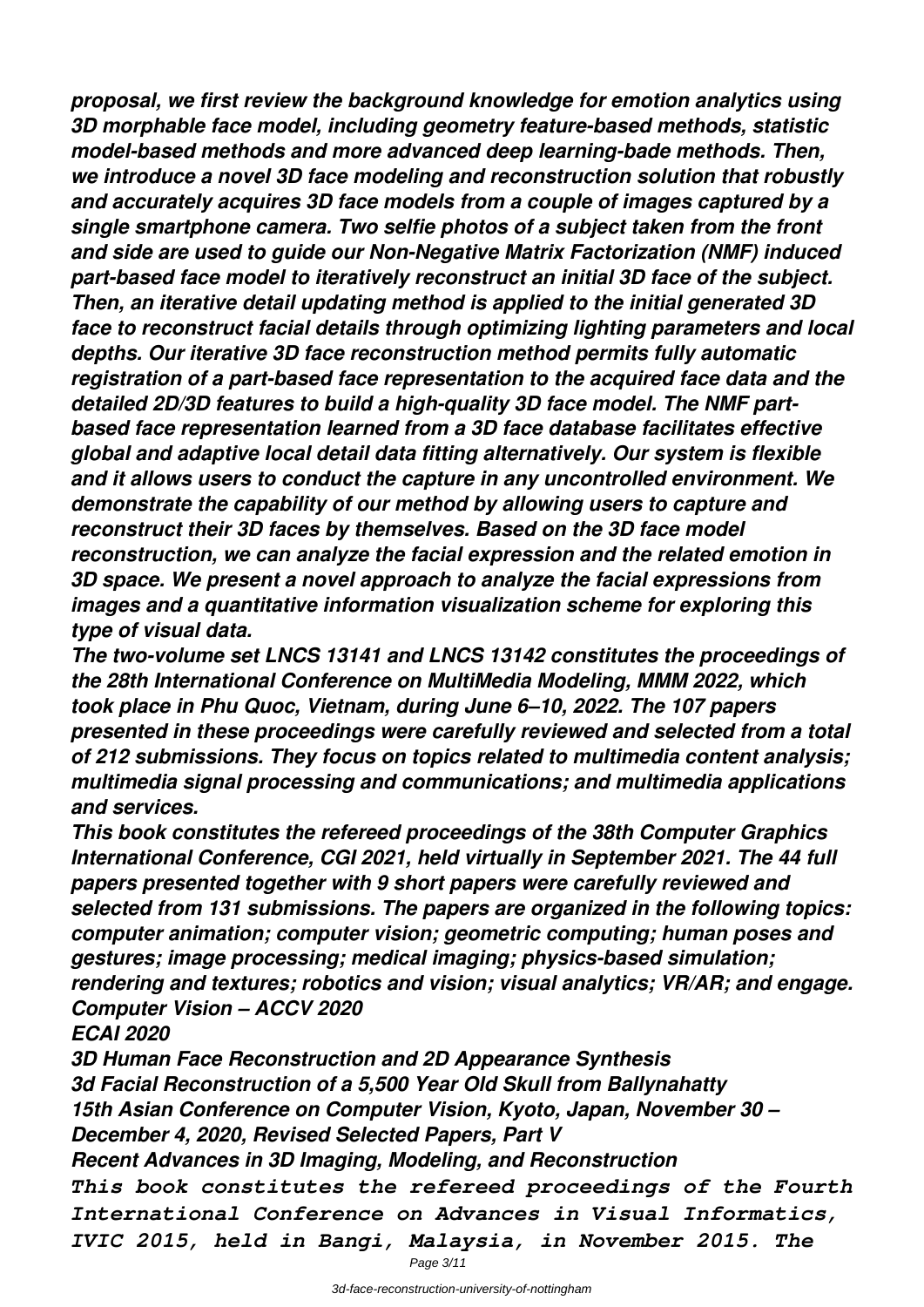*five keynotes and 45 papers presented were carefully reviewed and selected from 82 initial submissions. The papers are organized in four tracks on visualization and big data; machine learning and computer vision; computer graphics; as well as virtual reality.*

*This book presents the proceedings of the Joint Conference of the Asian Council on Ergonomics and Design and Southeast Asian Network of Ergonomics Societies (ACED SEANES), held on December 2-4, 2020. By highlighting the latest theories and models, as well as cutting-edge technologies and applications, and by combining findings from a range of disciplines including engineering, design, robotics, healthcare, management, computer science, human biology and behavioral science, it provides researchers and practitioners alike with a comprehensive, timely guide on human factors and ergonomics. It also offers an excellent source of innovative ideas to stimulate future discussions and developments aimed at applying knowledge and techniques to optimize system performance, while at the same time promoting the health, safety and wellbeing of individuals. The proceedings include papers from researchers and practitioners, scientists and physicians, institutional leaders, managers and policy makers that contribute to constructing the Human Factors and Ergonomics approach across a variety of methodologies, domains and productive sectors.*

*The six volume set of LNCS 12622-12627 constitutes the proceedings of the 15th Asian Conference on Computer Vision, ACCV 2020, held in Kyoto, Japan, in November/ December 2020.\* The total of 254 contributions was carefully reviewed and selected from 768 submissions during two rounds of reviewing and improvement. The papers focus on the following topics: Part I: 3D computer vision; segmentation and grouping Part II: low-level vision, image processing; motion and tracking Part III: recognition and detection; optimization, statistical methods, and learning; robot vision Part IV: deep learning for computer vision, generative models for computer vision Part V: face, pose, action, and gesture; video analysis and event recognition; biomedical image analysis Part VI: applications of computer vision; vision for X; datasets and performance analysis \*The conference was held virtually.*

*4th Chinese Conference, PRCV 2021, Beijing, China, October* Page 4/11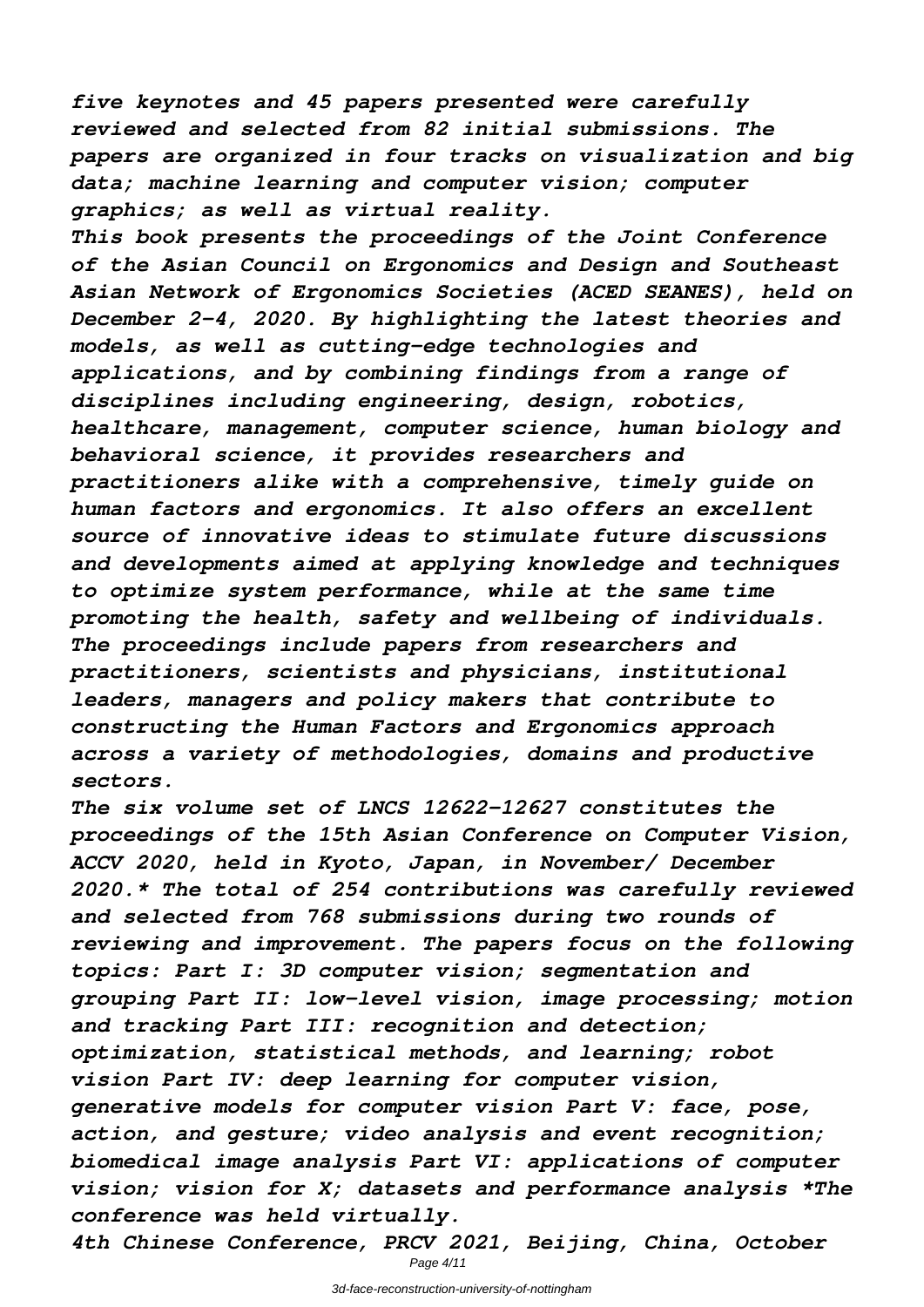*29 – November 1, 2021, Proceedings, Part II Advances in Visual Computing*

*Reconstruction of the Unknown Face : a Forensic Case 14th European Conference, Amsterdam, The Netherlands, October 11-14, 2016, Proceedings, Part V*

## *An Accurate and Efficient Method for Reconstruction of 3D Faces from Stereo Images*

## *From Image Sequence to Frontal Image*

*This book constitutes the refereed post-conference proceedings of the 15th EAI International Conference on Quality, Reliability, Security and Robustness in Heterogeneous Networks, QShine 2020, held in November 2020. Due to COVID-19 pandemic the conference was held virtually. The 19 revised full papers were carefully reviewed and selected from 49 submissions. The papers are organized thematically in tracks on Network Reliability and Security an Emerging Applications.*

*This book emphasizes recent advances in the creation of biometric identification systems for various applications in the field of human activity. The book displays the problems that arise in modern systems of biometric identification, as well as the level of development and prospects for the introduction of biometric technologies. The authors classify biometric technologies into two groups, distinguished according to the type of biometric characteristics used. The first group uses static biometric parameters: fingerprints, hand geometry, retina pattern, vein pattern on the finger, etc. The second group uses dynamic parameters for identification: the dynamics of the reproduction of a signature or a handwritten keyword, voice, gait, dynamics of work on the keyboard, etc. The directions of building information systems that use automatic personality identification based on the analysis of unique biometric characteristics of a person are discussed. The book is intended for professionals working and conducting research in the field of intelligent information processing, information security, and robotics and in the field of real-time identification systems. The book contains examples and problems/solutions throughout.*

*This book presents the proceedings of the 24th European Conference on Artificial Intelligence (ECAI 2020), held in Santiago de Compostela, Spain, from 29 August to 8 September 2020. The conference was postponed from June, and much of it conducted online due to the COVID-19 restrictions. The conference is one of the principal occasions for researchers and practitioners of AI to meet and discuss the latest trends and challenges in all fields of AI and to demonstrate innovative applications and uses of advanced AI technology. The book also includes the proceedings of the 10th Conference on Prestigious Applications of Artificial Intelligence (PAIS 2020) held at the same time. A record number of more than 1,700 submissions was received for ECAI 2020, of which 1,443 were reviewed. Of these, 361 full-papers and 36 highlight papers were accepted (an acceptance rate of 25% for full-papers and 45% for highlight papers). The book is divided into three sections: ECAI full papers; ECAI highlight papers; and PAIS papers. The topics of these papers cover all aspects of AI, including Agent-based and Multi-agent Systems; Computational Intelligence; Constraints and Satisfiability; Games and Virtual Environments; Heuristic Search; Human Aspects in AI; Information Retrieval and Filtering; Knowledge Representation and Reasoning; Machine Learning; Multidisciplinary Topics and Applications; Natural Language Processing; Planning* Page 5/11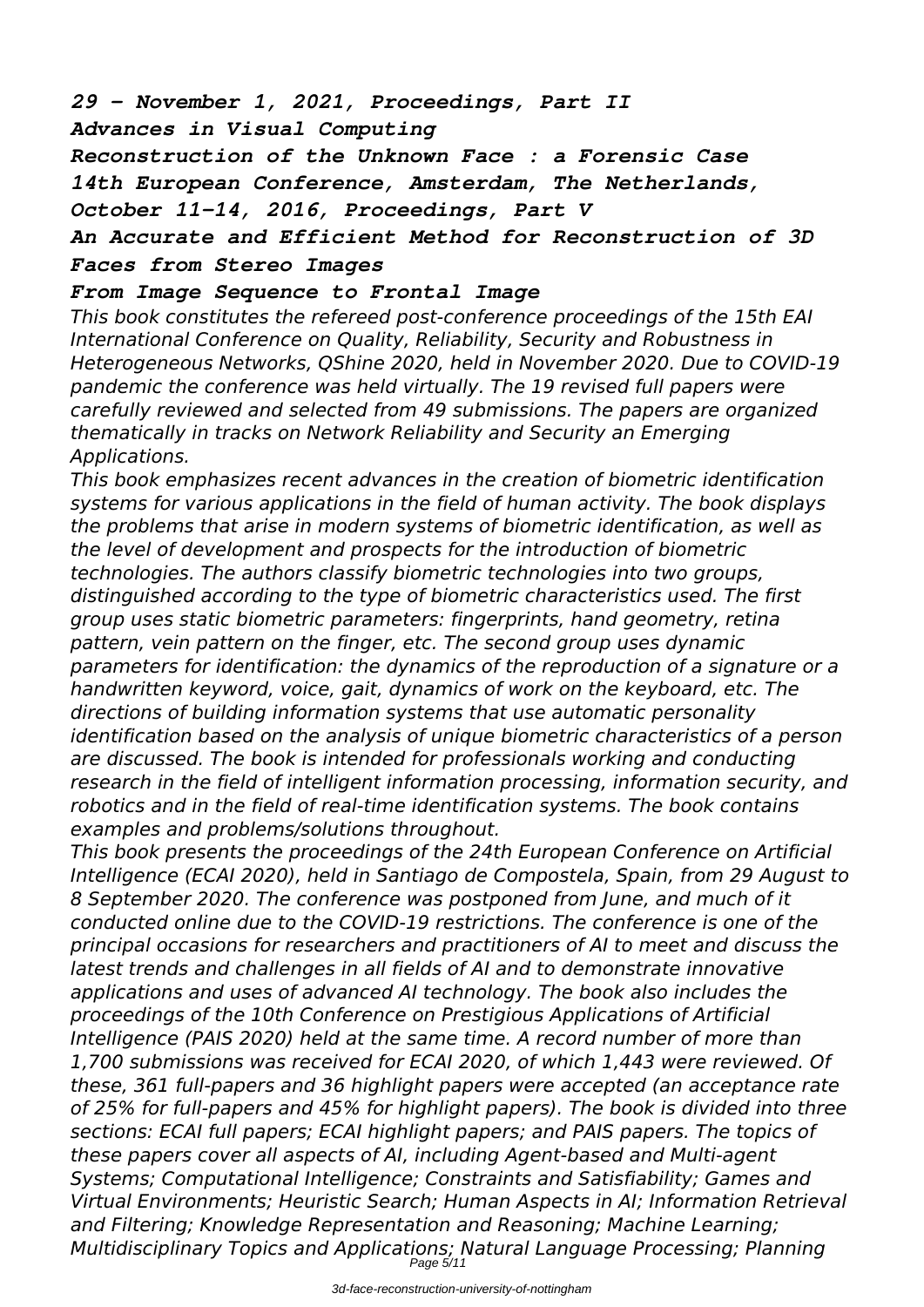*and Scheduling; Robotics; Safe, Explainable, and Trustworthy AI; Semantic Technologies; Uncertainty in AI; and Vision. The book will be of interest to all those whose work involves the use of AI technology.*

*16th EAI International Conference, QShine 2020, Virtual Event, November 29-30, 2020, Proceedings*

*Innovations and Advances in Computer Sciences and Engineering Third International Symposium, ISVC 2007, Lake Tahoe, NV, USA, November 26-28, 2007, Proceedings, Part I*

*Interactivity and the Future of the Human-Computer Interface Automatic 3D Face Reconstruction and Tracking Using Consumer RGB-D Camera 28th International Conference, MMM 2022, Phu Quoc, Vietnam, June 6–10, 2022, Proceedings, Part II*

**Innovations and Advances in Computer Sciences and Engineering includes a set of rigorously reviewed world-class manuscripts addressing and detailing state-of-the-art research projects in the areas of Computer Science, Software Engineering, Computer Engineering, and Systems Engineering and Sciences. Innovations and Advances in Computer Sciences and Engineering includes selected papers form the conference proceedings of the International Conference on Systems, Computing Sciences and Software Engineering (SCSS 2008) which was part of the International Joint Conferences on Computer, Information and Systems Sciences and Engineering (CISSE 2008).**

**This book constitutes the refereed proceedings of the Third International Workshop on Analysis and Modelling of Faces and Gestures, AMFG 2007, held within the scope of ICCV 2007, the International Conference on Computer Vision. The papers review the status of recognition, analysis and modeling of face, gesture, activity, and behavior. Topics addressed include feature representation, 3D face, video-based face recognition, facial motion analysis, and sign recognition.**

**This book constitutes the thoroughly refereed conference proceedings of the International Workshop on Face and Facial Expression Recognition from Real World Videos in conjunction with the 22nd International Conference on Pattern Recognition held in Stockholm, Sweden, in August 2014. The 11 revised full papers were carefully reviewed and selected from numerous submissions and cover topics such as Face Recognition, Face Alignment, Facial Expression Recognition and Facial Images. Computer Vision – ECCV 2020**

**Biometric Identification Technologies Based on Modern Data Mining Methods Analysis and Modeling of Faces and Gestures**

**Third International Workshop, AMFG 2007 Rio de Janeiro, Brazil, October 20, 2007 Proceedings**

**3D Face Reconstruction and Emotion Analytics with Part-based Morphable Models 38th Computer Graphics International Conference, CGI 2021, Virtual Event, September 6–10, 2021, Proceedings**

In this thesis we explore how multiple images from a sequence which individually are considered not usable for a forensic procedure, can be combined to reconstruct a face model that is usable in a forensic face comparison procedure. The best way to improve the current forensic face comparison procedure is to incorporate multiple images in the reconstruction process to reconstruct a high quality frontal view of the face. Based on the available literature and the forensic setting, we chose a structure from motion approach based on landmarks, which seemed the most suitable method for Page 6/11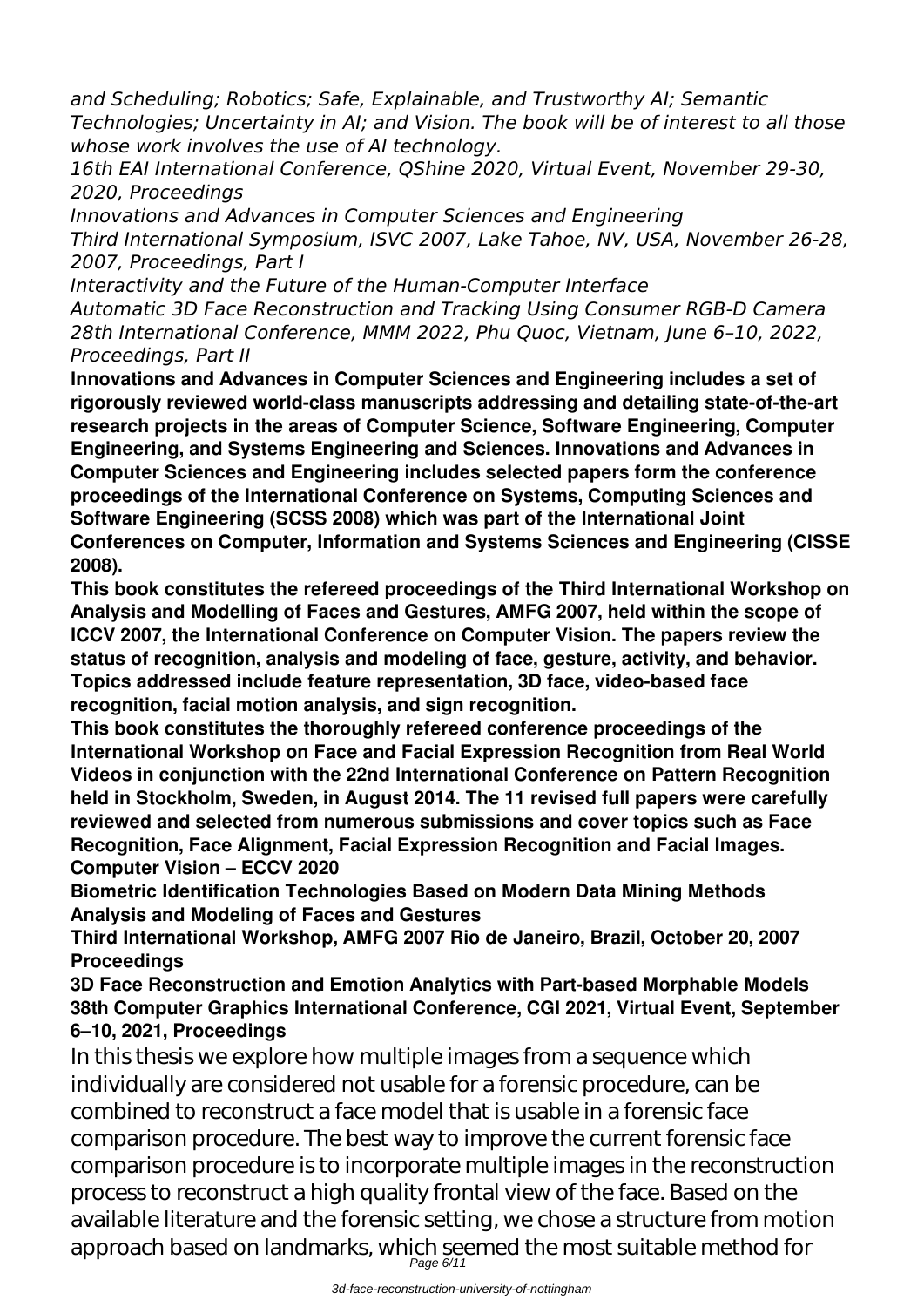forensic face recognition. The structure from motion method uses landmarks in multiple images to reconstruct the shape of the face and estimates the rotation and translation of the face simultaneously. In the proposed shape reconstruction algorithm, the initial reconstruction is based on a pair of frames with a suitable 2D reprojection error. In an iterative procedure multiple frames were added to improve the 3D reconstruction and the estimates of the rotation and translation of the face in each frame. After the reconstruction of the shape, we triangulated the landmark model to obtain a surface for the texture of the face. Based on the Lambertian illumination model, we corrected and combined the texture from multiple views. The obtained 3D reconstruction is coarse. In the final proposed method we revised the reconstruction of the texture and incorporated a dense shape reconstruction method into the proposed reconstruction method. The dense reconstruction method used the coarse shape reconstruction method as initialization, and creates a dense 3D face reconstruction. The dense reconstruction method is based on an iterative procedure where the normals of the reconstructed face are used to optimize both the shape and the texture of the face. The reconstructed dense 3D models can be used to render frontal faces or faces under small pose. Additional recognition experiments showed that the reconstructed frontal faces outperformed the original non-frontal images in most of the cases. The proposed reconstruction method is unbiased by design and is therefore suitable in a forensic face comparison process.

The two-volume set LNCS 7066 and LNCS 7067 constitutes the proceedings of the Second International Visual Informatics Conference, IVIC 2011, held in Selangor, Malaysia, during November 9-11, 2011. The 71 revised papers presented were carefully reviewed and selected for inclusion in these proceedings. They are organized in topical sections named computer vision and simulation; virtual image processing and engineering; visual computing; and visualisation and social computing. In addition the first volume contains two keynote speeches in full paper length, and one keynote abstract. In this thesis, we introduce a novel algorithm for reconstructing the 3D shape and texture model of human faces from two stereo images which are captured from calibrated cameras. Our approach works in a sparse to dense manner: we first build a coarse shape estimation based on 3D keypoints, and then use a linear morphable model to efficiently match the detailed shape and texture. The features used for the fitting processes are selected with the guidance of the quantitative evaluation of a state-of-the-art reconstruction algorithm. In our new direct evaluation method, the reconstructed 3D faces are first aligned to the ground truth and then the shape difference between the two 3D faces is described by signal-to-noise ratio and error maps illustrating the reconstruction errors on corresponding vertices. This local error information will be used to resample the reference frame whose vertices' coordinates stack up to be the feature vectors for face fitting. Compared with the previous works, our

Page 7/11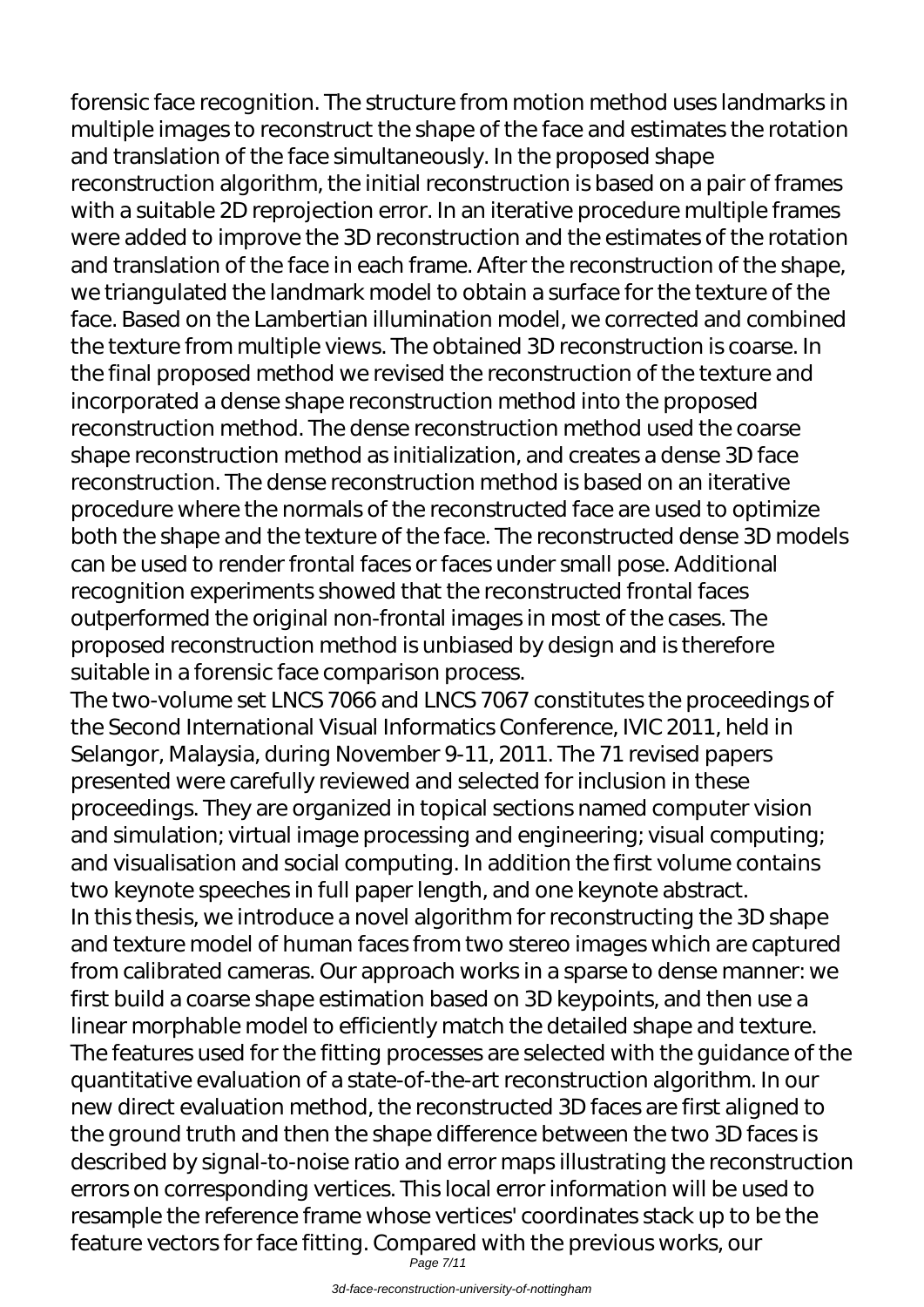algorithm can reconstruct the 3D face shape at a speed comparable with that of the fastest algorithm available, but gives a higher accuracy. It can also recover the more complete and realistic looking texture. Our results show that the new algorithm possesses significant characteristics of a 3D face model reconstruction system, and is especially useful for face recognition and animation applications in practice.

Face and Facial Expression Recognition from Real World Videos Intelligence and Safety for Humanoid Robots: Design, Control, and Applications MultiMedia Modeling

Convergence of Ergonomics and Design

Three Dimensional Human Face Reconstruction and Expression Modelling Advances in Visual Informatics

The six-volume set LNCS 12742, 12743, 12744, 12745, 12746, and 12747 constitutes the proceedings of the 21st International Conference on Computational Science, ICCS 2021, held in Krakow, Poland, in June 2021.\* The total of 260 full papers and 57 short papers presented in this book set were carefully reviewed and selected from 635 submissions. 48 full and 14 short papers were accepted to the main track from 156 submissions; 212 full and 43 short papers were accepted to the workshops/ thematic tracks from 479 submissions. The papers were organized in topical sections named: Part I: ICCS Main Track Part II: Advances in High-Performance Computational Earth Sciences: Applications and Frameworks; Applications of Computational Methods in Artificial Intelligence and Machine Learning; Artificial Intelligence and High-Performance Computing for Advanced Simulations; Biomedical and Bioinformatics Challenges for Computer Science Part III: Classifier Learning from Difficult Data; Computational Analysis of Complex Social Systems; Computational Collective Intelligence; Computational Health Part IV: Computational Methods for Emerging Problems in (dis-)Information Analysis; Computational Methods in Smart Agriculture; Computational Optimization, Modelling and Simulation; Computational Science in IoT and Smart Systems Part V: Computer Graphics, Image Processing and Artificial Intelligence; Data-Driven Computational Sciences; Machine Learning and Data Assimilation for Dynamical Systems; MeshFree Methods and Radial Basis Functions in Computational Sciences; Multiscale Modelling and Simulation Part VI: Quantum Computing Workshop; Simulations of Flow and Transport: Modeling, Algorithms and Computation; Smart Systems: Bringing Together Computer Vision, Sensor Networks and Machine Learning; Software Engineering for Computational Science; Solving Problems with Uncertainty; Teaching Computational Science; Uncertainty Quantification for Computational Models \*The conference was held virtually.

The usability and design in technological systems is imperative due to their abundance in numerous professional industries. Computer interfaces have seen significant advancement in their design and development as they have become an integral part of today's society. As humans continue to interact with technology on a regular basis, it is essential for professionals, professors, and students to keep pace with innovative research on interface design and the various applications interfaces have in professional fields. Interactivity and the Future of the Human-Computer Interface is a collection of innovative research on the development and application of interfaces in today's modern society and the generational implications for design of human and technology interaction. While highlighting

Page 8/11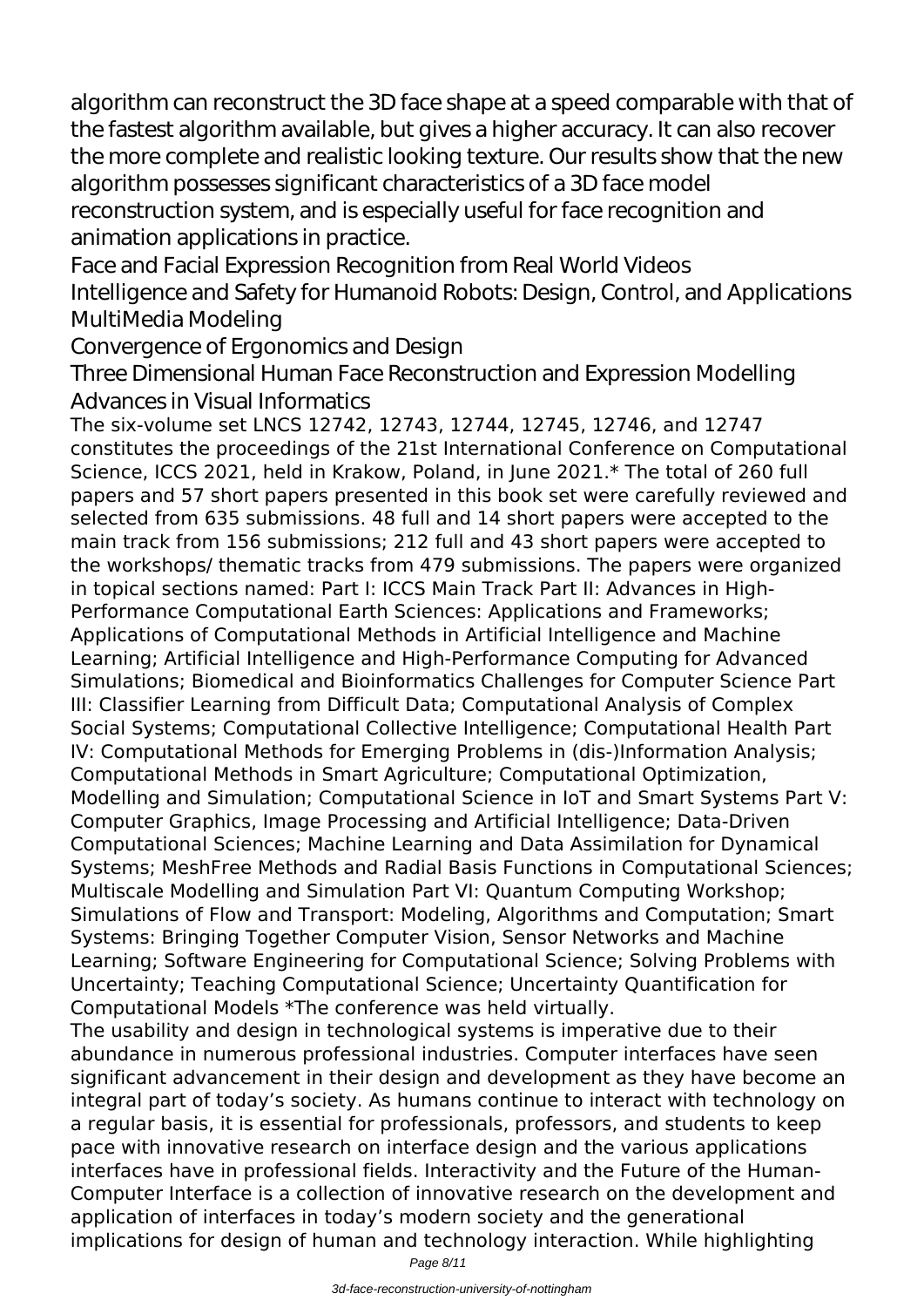topics including digital gaming, augmented reality, and e-learning, this book is ideally designed for educators, developers, web designers, researchers, technology specialists, scientists, and students seeking current research on modern advancements and applications in human-computer interaction.

Personalized 3D face reconstruction has produced exciting results over the past few years. However, traditional methods usually require complicated setups or controlled environments to get the detailed shape of a person's face. Most methods focus solely on the face area and mask out the hair due to the non-rigid nature and complicated layer structure of hairstyles. In this work, we explore datadriven approaches to reconstruct a person's 3D face or head including the hair from the devices that can be easily accessed by everyone.The first part of our work introduces an algorithm that takes a single frame of a person's face from a commercial depth camera Kinect and produces a high-resolution 3D mesh of the input leveraging a large research dataset of 3D face meshes. We divide the input depth frame into semantically significant regions (eyes, nose, mouth, cheeks) and search the database for the best matching shape per region. We further combine the input depth frame with the matched database shapes into a single mesh that results in a high-resolution shape of the input person. In order to free people from the capturing session, the larger portion of this thesis focuses on reconstructing not only the face, but also the rest of the head using in-the-wild image collections and videos. We first introduce a boundary-value growing algorithm to model a person's head from the person's large collection of photo data. We target reconstruction of the rough shape of the head. Our method is to gradually "grow" the head mesh starting from the frontal face and extending to the rest of the views using photometric stereo constraints. Results on photos of celebrities downloaded from the Internet are given. However, in this algorithm, we have not reconstructed a complete head model and a specific model of the hair is lacked. We further utilize a person's in-the-wild video to recover the full head model considering the multiview information and hairstyle consistency across video frames. Given a video of a person's head, e.g., a TV interview, our method automatically reconstructs a 3D hair model leveraging a 3D hairstyle database. The resultant 3D hair model can be later deformed to change the hair shape, to make it brighter or darker. Our head reconstruction also includes facial modeling from the video, which is used to combine with the hair model. The method is completely automatic and requires as input only a single video taken "in the wild", found as is on the web or a selfie video taken by a smart phone. We demonstrate the capability of our method on a variety of celebrity videos and selfie videos, as well as comparing to the state of the art.

3D Face Reconstruction from Front and Profile Image

Advances in Computer Graphics

Visual Informatics: Sustaining Research and Innovations

3D Face Reconstruction Using the Orthogonal Model to Approximate the Perspective Model

Proceedings of ACED SEANES 2020

Face Reconstruction by Deforming 3D Head Model

*This unique books looks at a cost-efficient, fast and accurate means of facial reconstruction--from segmented, decomposed, or skeletal remains--using computer-graphic and computational means. Computer-Graphic Facial Reconstruction is designed as a valuable resource for those scientists designing*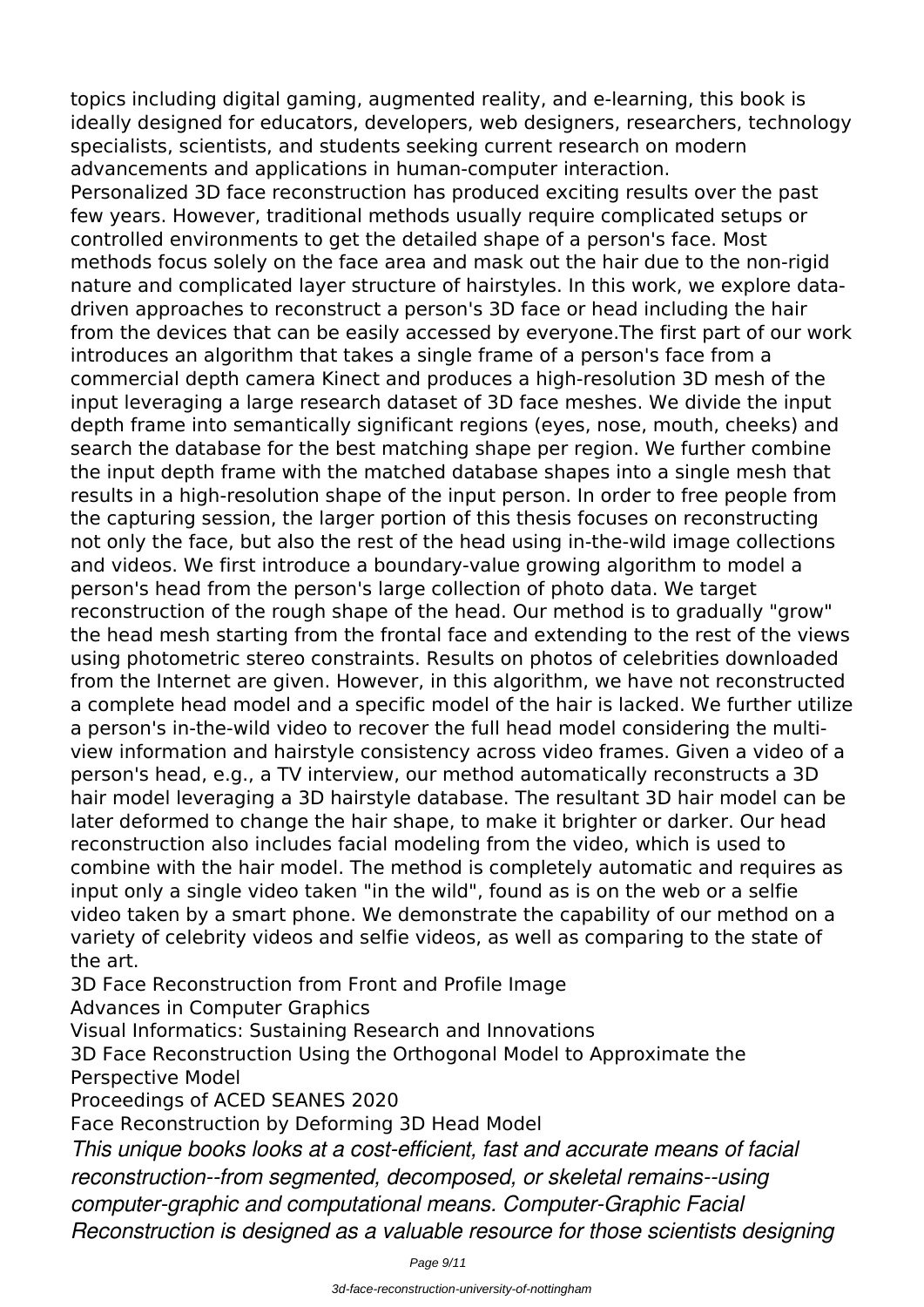*new research projects and protocols, as well as a practical handbook of methods and techniques for medico-legal practitioners who actually identify the faceless victims of crime. It looks at a variety of approaches: artificial intelligence using neural networks, case-based reasoning, Baysian belief systems, along with a variety of imaging methods: radiological, CT, MRI and the use of imaging devices. The methods described in this book complement, or may even replace, the lessreliable, more traditional means of securing identification by presumptive means, i.e., recognition of clothing, personal effects and clay reconstruction. - Covers cutting-edge technologies in the context of historical forensic reconstruction methods - Features stellar authors from around the globe - Bridges the areas of computer graphics, animation, and forensic anthropology*

*The 30-volume set, comprising the LNCS books 12346 until 12375, constitutes the refereed proceedings of the 16th European Conference on Computer Vision, ECCV 2020, which was planned to be held in Glasgow, UK, during August 23-28, 2020. The conference was held virtually due to the COVID-19 pandemic. The 1360 revised papers presented in these proceedings were carefully reviewed and selected from a total of 5025 submissions. The papers deal with topics such as computer vision; machine learning; deep neural networks; reinforcement learning; object recognition; image classification; image processing; object detection; semantic segmentation; human pose estimation; 3d reconstruction; stereo vision; computational photography; neural networks; image coding; image reconstruction; object recognition; motion estimation.*

*Three dimensionality (3D) face modeling is an advanced and challenging feature for computer vision, and our goal is to implement it using various methods to bring 3D models closer to reality. Although many algorithms for construction of 3D model from two dimensional (2D)images are present, we propose a new approach using front and profile images with various image processing techniques for small computing devices. Basic methods such as resizing, denoise, overlay, blending etc. will be used for generation of the UV-map of texture, but as its core element, it relies on the Haar Cascade face detection algorithm. For structure or mesh, a shape detector with 68 landmarks to identify the shape of the face in the image and compare it with our own dataset for most similar structure. Though we have achieved good results from the proposed approach, there is potential to improve by making the model an identical replica.*

*Unconstrained 3D Face Reconstruction from Photo Collections International Workshop, Stockholm, Sweden, August 24, 2014, Revised Selected Papers*

*Data-driven Approaches for Personalized Head Reconstruction Computer-Graphic Facial Reconstruction Pattern Recognition and Computer Vision Second International Visual Informatics Conference, IVIC 2011, Selangor, Malaysia, November 9-11, 2011, Proceedings, Part II* Both pattern recognition and computer vision have experienced rapid progress in the

Page 10/11